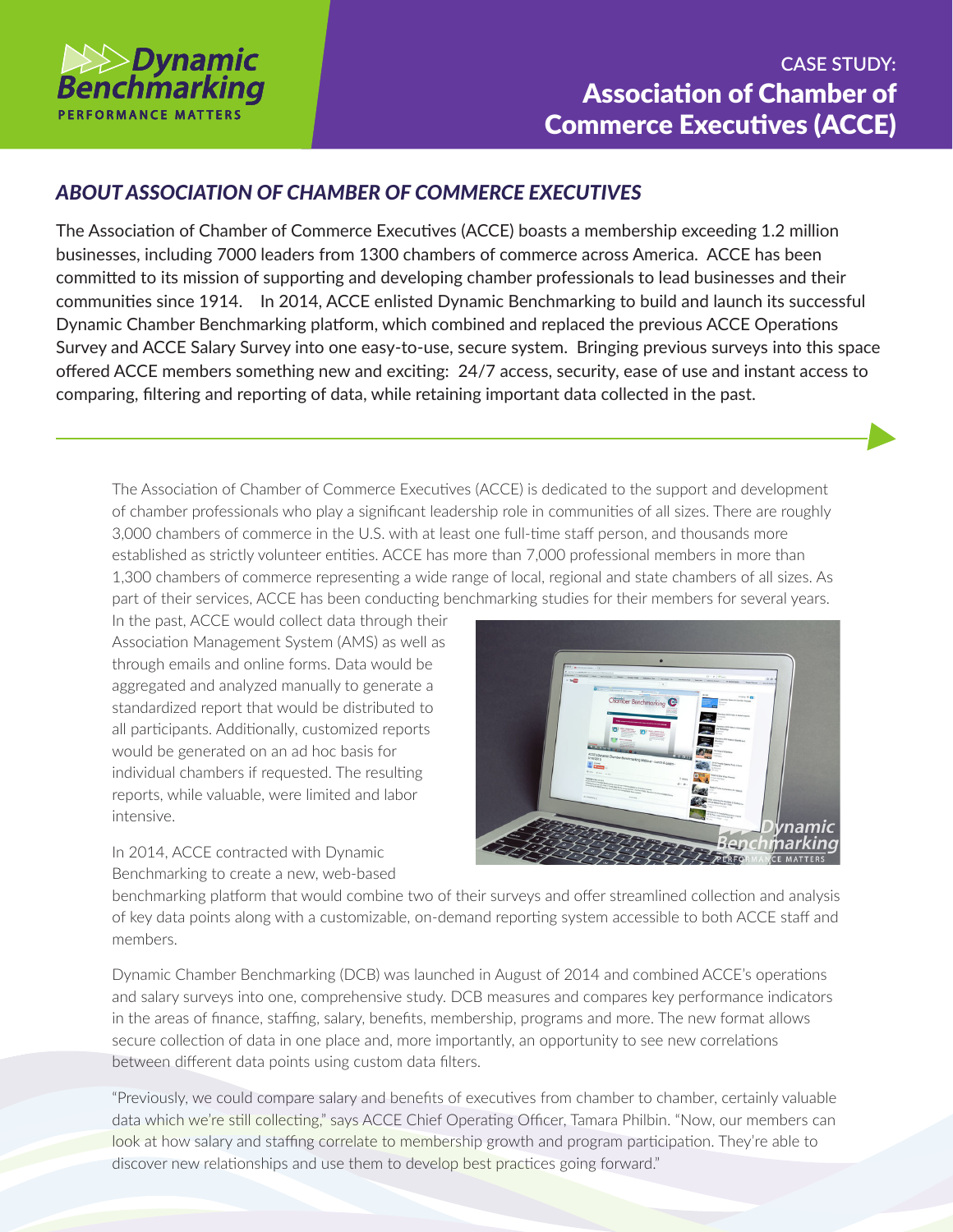Ease of use and security were also of great importance to ACCE members, something that was accomplished using a single sign-on login system and sensitive dashboards. Members access the survey using the same credentials that they use to access other secure areas of the ACCE website. This simplified login system

also allows ACCE to retain full control over access to the survey. Additionally, sensitive dashboards put in place by Dynamic Benchmarking determine, based on login credentials and parameters set by ACCE, who gets access to specific, sensitive data.

When it came to promoting the new platform to its members, ACCE truly shined. Knowing how difficult change can be, especially when it comes to adopting new technology, they put together a robust marketing plan for the new platform to educate members on its functionality and features as well as tout the new capabilities that the platform afforded them.

"We want to encourage our members to try DCB and get comfortable with it," adds Sarah Myers, Director of Information and Research at ACCE. "We want them to experience for themselves the full capabilities of the system and see how it can benefit them directly and specifically."

**"Previously, we could compare salary and benefits of executives from chamber to chamber, certainly valuable data which we're still collecting. Now, our members can look at how salary and staffing correlate to membership growth and program participation. They're able to discover new relationships and use them to develop best practices going forward."**

*Tamara Philbin, COO, ACCE*

With this in mind, ACCE launched a monthly webinar series to showcase not only the different capabilities of the system, but also how they, and some of their tech-savvy members, were already utilizing the new platform to its fullest.



"Our webinar series has something for everyone, regardless of their comfort level or experience with the platform," adds Myers. "It touches upon everything from the basics of using DCB to case studies of how members are using the data gleaned from the study."

In addition to the webinars, ACCE promotes the benefits of DCB at events and in their quarterly magazine. They also actively 'practice what they preach' by using data and reports pulled from the benchmarking platform for their own educational events and presentations.

"Personally, I love how quickly I can generate a PowerPoint slide to show the correlation between different data points," says Philbin about the system's on demand reporting feature. "We could download data with our old system, but being able to conduct comparisons on the fly has been great."